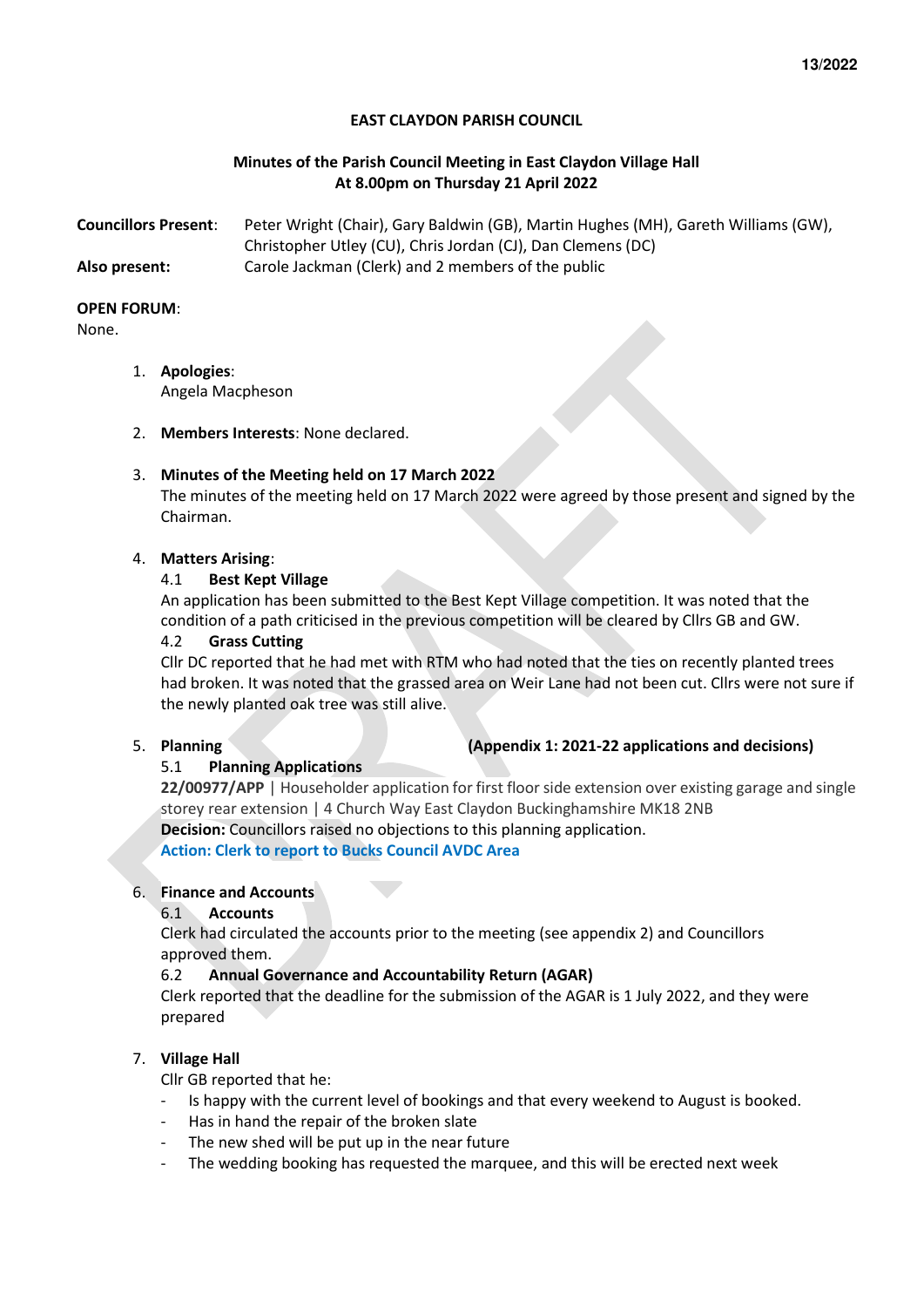**14/2022** 

#### 8. **Queen's Platinum Jubilee**

Preparations to celebrate the Queen's Platinum is on track. The following were noted:

- Chair had agreed a donation of £100 towards church flower decorations.
- Work on the fireworks and beacon are in hand.
- Chair had submitted a road closure application but had not received a response. **Action: Clerk to chase.**
- It was understood that the school do not have plans to organise any events. **Action: Cllr GW to speak to a contact to enquire if the school can help, e.g., with distributing flyers.**
- Volunteers are needed for the Sunday events.
- Jobs will be allocated at the next Jubilee Planning meeting.
- Mushroom is 'geared up' for the event.
- The "gardens open day" and tea in the VH Garden is proceeding and has been discussed by the Women's Institute.

#### 9. **Playground**

#### 9.1 **Maintenance**

It was noted that the original contractor would not be able to complete the painting work but that another contractor had agreed to do the work at the same price.

**Action: Cllrs GB and GW will liaise regarding the supply of water and electricity.** 

#### 10. **School Car Park**

No updates were available, but it is hoped that EWR will do the work as promised. Chair is chasing this up to get a new date.

#### 11. **Roads and Pathways**

#### 11.1 **Triangle Feasibility Study**

No updates were available.

#### 11.2 **Verges and Hedges Cut back**

It was noted that the vegetation on the Granborough Road was hiding some of the road signage. **Action: Cllr MH to report on Bucks Council's FixMyStreet.** 

#### 11.3 **Local Festivals**

Future local festivals still are a cause of concern especially the one planned in Hogshaw. Chair has raised his concerns with Bucks Council and it is hoped that the Police and the Environment Department will object to the licence application.

The Chair had a meeting with Claydon Estate, Big Foot Organisers and Towersley Organisers. They appear to very well organised although there will a significant number of visitors and cars at both events.

#### 12. **Community Boards**

It was noted that the Community Boards are reviewing their Terms and Budgets.

#### 13. **EWR/HS2**

Cllr MH thought that HS2 work seemed to be stalling. There will be a number of new HS2 "Engagement events with a special exhibition Bus. Chair recommended that Councillors should try and make time to go and update themselves as there will continue to be significant disruption around Calvert, Waddesdon and Steeple Claydon. It was noted that Bucks Council is battling with HS2/EWR to get them to make road repairs which currently are in an appalling condition.

#### 14. **Clock Tower**

It was noted that the repairs are in hand.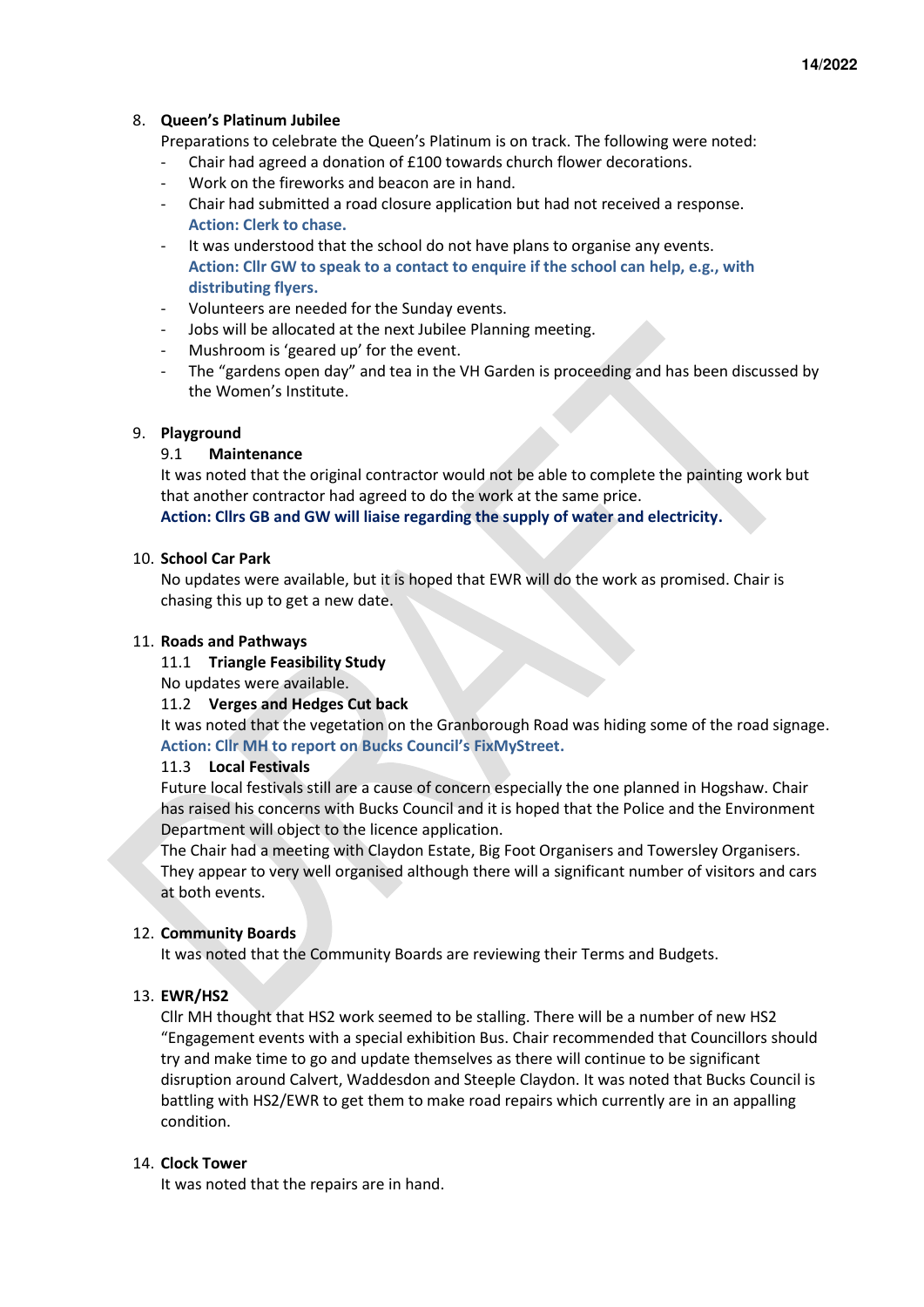#### 15. **Speed watch Seeking Volunteers and Leader**

Clerk had signed up as co-ordinator for East Claydon. Cllr GB explained that Thames Valley Police has adopted the new system and will take action against speeding motorists. It was noted that some volunteers had now come forward and needed to sign onto the new system and complete the on-line training.

#### 16. **Council Policies**

Councillors reviewed and approved the following policies:

- Code of Conduct
- Data Protection
- Equality Policy
- Financial Regulations
- Risk Management
- Standing Orders

#### 17. **General Correspondence**

All relevant email correspondence had been forwarded to Councillors.

#### 18. **Parish Council Logo**

It was agreed to remove this item from the agenda. **Action: Clerk to remove from future agenda** 

#### 19. **Any Other Business**

There was no other business

#### 20. **Date of Next meeting**

The next meeting will be the Annual Parish Meeting at 8pm followed by the Annual Meeting of the Parish Council on Thursday 19 May 2022 in the village hall.

Chair closed the meeting at 9.25.